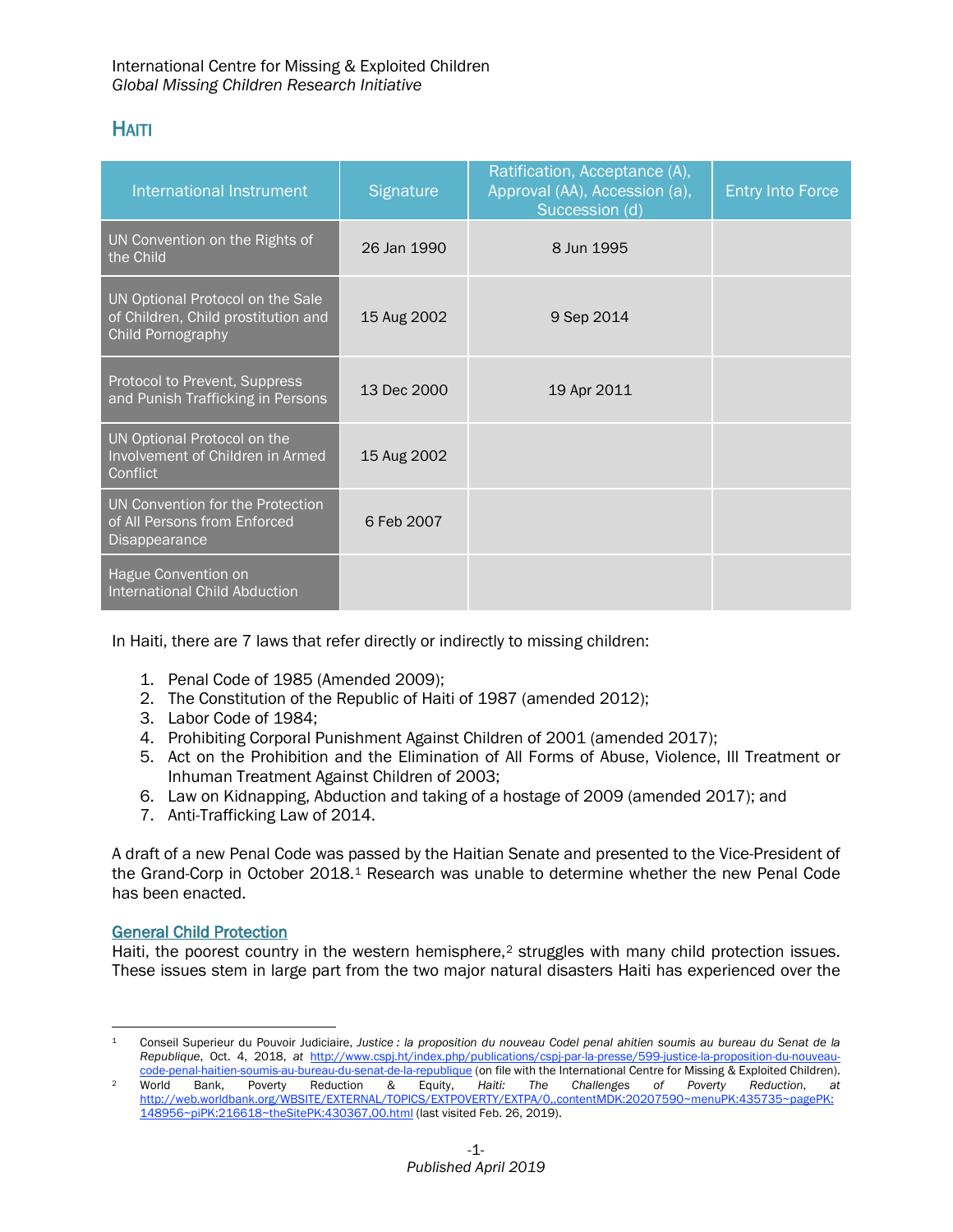# International Centre for Missing & Exploited Children *Global Missing Children Research Initiative*

last decade. In 2010, the country was hit by a magnitude 7 earthquake<sup>[3](#page-1-0)</sup> and in 2016 it was struck by Hurricane Matthew[.4](#page-1-1) Both brought widespread devastation to the country, leading to the displacement of thousands of people including children. After the earthquake, it was estimated that at least 10,000 children were separated from their parents.<sup>[5](#page-1-2)</sup> The earthquake increased the number of vulnerable children, which in turn increased the incidences of child enslavement and trafficking in Haiti.<sup>[6](#page-1-3)</sup> In 2013, three years following the earthquake, the U.S. government estimated that between 150,000 and 500,000 children in Haiti were involved in child servitude.[7](#page-1-4)

The category four hurricane in 2016 also negatively impacted children. As a result of the hurricane, an estimated 450,000 children were unable to attend school; a lack of electricity made vaccines requiring refrigeration unavailable; and there was a sharp increase in cholera cases.<sup>[8](#page-1-5)</sup> In response, the World Bank allocated \$50 million to rebuild roads and bridges, repair schools and build semi-permanent school shelters, feed school children, provide school kits and water treatment kits, and respond to the cholera epidemic.[9](#page-1-6)

Recent cases of child sexual abuse by missionaries, aid workers, and peacekeepers have "highlighted a broken child welfare system and vulnerability of children."[10](#page-1-7) According to UNICEF, more than "25,800 children are placed in institutions of which 80% are not orphans, 22% of children do not live with their biological parents, 85% of children aged 1 to 14 experienced at least one form of violence, 7% of 15 to 19 year old girls have experienced sexual violence and 9% of 20 to 24 year olds, and 207,000 children find themselves in unacceptable domestic work situations."[11](#page-1-8)

Child domestic servitude is a major problem in Haiti.[12](#page-1-9) Children called "restaveks" are sent by their parents to stay with a family and offer their services in exchange for food and lodging.[13](#page-1-10) Typically, restaveks come from impoverished households.[14](#page-1-11) Restaveks are particularly vulnerable to abuse. For instance, females who have been restaveks are reportedly more likely to be physically and sexually abused compared to females who never worked as child domestic servants.[15](#page-1-12) In addition, male restaveks are more likely to experience emotional and sexual violence compared to males who were never restaveks.[16](#page-1-13) A December 2015 report estimated that one in four children in Haiti do not live with their biological parents and about 286,000 children under the age of 15 are involved in domestic

<span id="page-1-3"></span><sup>6</sup> *Trafficking fears as Haiti children go missing*, ABCNEWS,Jan. 23, 2010, *at* [https://www.abc.net.au/news/2010-01-23/trafficking-fears](https://www.abc.net.au/news/2010-01-23/trafficking-fears-as-haiti-children-go-missing/1219762)[as-haiti-children-go-missing/1219762](https://www.abc.net.au/news/2010-01-23/trafficking-fears-as-haiti-children-go-missing/1219762) (last visited Feb. 13, 2019).

<span id="page-1-7"></span><span id="page-1-6"></span><sup>9</sup> *Id.*

l

<span id="page-1-0"></span><sup>3</sup> *Haiti Earthquake Fast Facts,* CNN, Dec. 12, 2018, *at* <https://www.cnn.com/2013/12/12/world/haiti-earthquake-fast-facts/index.html> (last visited Mar. 31, 2019).

<span id="page-1-1"></span><sup>4</sup> *Rapidly Assessing the Impact of Hurricane Matthew in Haiti*, World Bank, Oct. 20, 2017, *at*  <https://www.worldbank.org/en/results/2017/10/20/rapidly-assessing-the-impact-of-hurricane-matthew-in-haiti> (last visited Mar. 31, 2019).

<span id="page-1-2"></span><sup>5</sup> *Is There Hope for the Lost Children Amid Haiti's Ruins?,* THE GRIO, Mar. 22, 2010, *at* [http://thegrio.com/2010/03/22/is-there-hope](http://thegrio.com/2010/03/22/is-there-hope-for-the-lost-children-amid-haitis-ruins)[for-the-lost-children-amid-haitis-ruins](http://thegrio.com/2010/03/22/is-there-hope-for-the-lost-children-amid-haitis-ruins) (last visited Feb. 23, 2019) (on file with the International Centre for Missing & Exploited Children).

<span id="page-1-4"></span><sup>7</sup> Eleanor Goldberg, *Traffickers Likely To Prey On Kids In Haiti After Hurricane Matthew,* THE HUFFINGTON POST, OCT. 10, 2016, *at*  [https://www.huffingtonpost.com/entry/child-trafficking-haiti-hurricane-matthew\\_us\\_57fbb66ce4b0e655eab6358b](https://www.huffingtonpost.com/entry/child-trafficking-haiti-hurricane-matthew_us_57fbb66ce4b0e655eab6358b) (last visited Feb. 15, 2019).

<span id="page-1-5"></span><sup>8</sup> Rapidly Assessing the Impact of Hurricane Matthew in Haiti, *supra* note 4.

<sup>10</sup> Jacqueline Charles, *Welfare groups work to protect Haiti's abandoned children*, PRESS HERALD, Jan. 13, 2018, *at*  <https://www.pressherald.com/2018/01/13/welfare-groups-work-to-protect-haitis-abandoned-children/> (last visited Feb. 26, 2019).

<span id="page-1-9"></span><span id="page-1-8"></span><sup>11</sup> UNICEF, Protection de l'enfant, *Challenges*, *at* <https://www.unicef.org/haiti/french/protection.html> (last visited Feb. 20, 2019). <sup>12</sup> Leah Gilbert, et al., *The experience of violence against children in domestic servitude in Haiti: Results from the Violence Against* 

*Children Survey, Haiti 2012*, 76 CHILD ABUSE & NEGLECT 184–193 (2018) (on file with the International Centre for Missing & Exploited Children). <sup>13</sup> Marie-Claude Julsaint, *Child domestic labor in Haiti International Alliance of Women*, 2015, *at* [https://womenalliance.org/child-](https://womenalliance.org/child-domestic-labour-in-haiti)

<span id="page-1-10"></span>[domestic-labour-in-haiti](https://womenalliance.org/child-domestic-labour-in-haiti) (last visited Feb. 13, 2019).

<span id="page-1-11"></span><sup>14</sup> Leah Gilbert et al., *supra* note 12.

<span id="page-1-13"></span><span id="page-1-12"></span><sup>15</sup> *Id.*

<sup>16</sup> *Id.*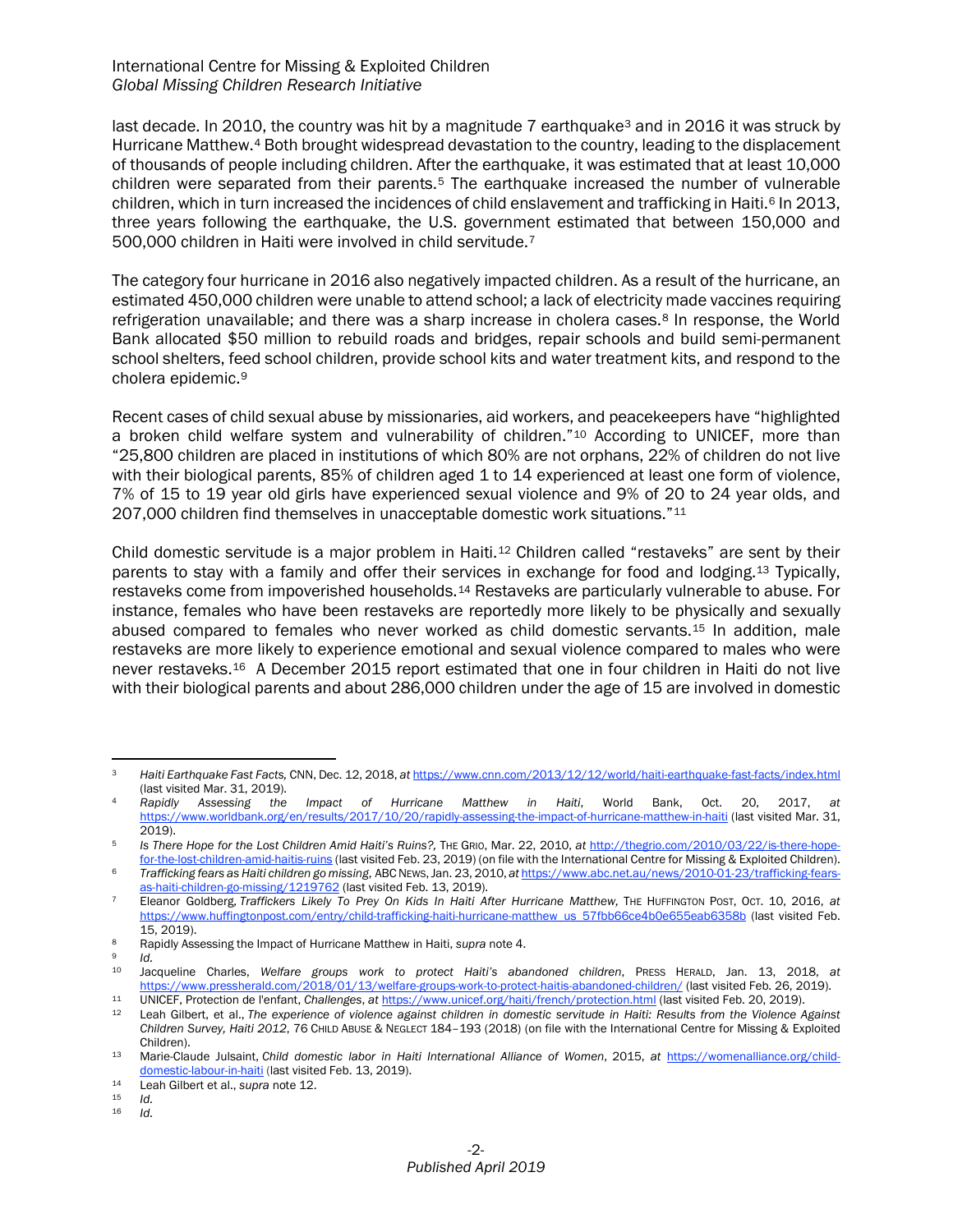servitude.<sup>[17](#page-2-0)</sup> Organizations like Save the Children<sup>18</sup> and Restavek Freedom<sup>[19](#page-2-2)</sup> work to end child slavery in Haiti.

Haiti also struggles with numerous other child protection issues such as health problems/illness, poverty and nutrition, education, sexual abuse, and physical abuse. In an effort to address some of these challenges, Haiti has passed various laws that provide protections to children, though not necessarily specifically to missing children. These laws include the: Penal Code of 1985 (amended 2009); The Constitution of 1987 (amended 2012); Labor Code of 1984; Prohibiting Corporal Punishment Against Children of 2001 (amended 2017); Act on the Prohibition and Elimination of All Forms of Abuse, Violence, Ill Treatment or Inhuman Treatment Against Children 2003; Law on Kidnapping, Abduction and taking of a hostage of 2009 (amended 2017); and Anti-Trafficking Law of 2014. While there is not currently a Children's Act/Code, a law was drafted in 1998 and presented to Parliament in 2014, which to date has not yet become law[.20](#page-2-3) 

#### General Missing Child Issues

Haiti ratified the United Nations Convention on the Rights of the Child (CRC) on 8 June 1995. According to Articles 276-1 and 276-2 of the Constitution of the Republic of Haiti, once international treaties are approved and ratified, they become part of the legislation of the country and abrogate any conflicting laws.[21](#page-2-4)

The Constitution does ensure some basic protections for children. For instance, Article 260 specifies that the State must "protect all families regardless of whether they are constituted within the bonds of marriage. It must endeavor to aid and assist mothers, children and the aged."[22](#page-2-5) Article 261 states that every child is entitled to love, affection, understanding and moral and physical care from their father and mother[.23](#page-2-6) Article 262 requires that a family code be drawn up to ensure protection and respect for the rights of the family and to define procedures regarding the search for affiliation<sup>[24](#page-2-7)</sup>; however, research could not confirm the passing of a dedicated family law.

There are several government agencies in Haiti dedicated to protecting children and providing needed services. For example, the Institut de Bien-Etre Social et de Recherche (*Institute for Social Welfare and Research*; IBESR) is the social welfare agency responsible for children.[25](#page-2-8) IBESR opened a service called SOS Timoun (SOS Child), which puts a phone number at the disposal of children who are victims of or witnesses to violence.[26](#page-2-9) The Brigade for the Protection of Minors (BPM) is the specialized police unit of the Haitian National Police that works in the prevention, suppression, and protection of minors.[27](#page-2-10)

<span id="page-2-8"></span><span id="page-2-7"></span> $^{24}$  *Id.* at Article 262.<br> $^{25}$  Leah Gilbert et al., supra note 12, at 11.

<span id="page-2-0"></span> $17$ <sup>17</sup> U.S. Department of State, *2017 Trafficking in Persons (TIP) Report - Haiti* 194-196, Jun. 2017, *at*  <https://www.state.gov/j/tip/rls/tiprpt/2017/> (last visited Feb. 23, 2019) (on file with the International Centre for Missing & Exploited Children).

<span id="page-2-1"></span><sup>18</sup> Save the Children, Voices from the Field, *Children's Rights in Haiti*, Dec. 27, 2018 blog post, *at*  <https://blog.savethechildren.org/2018/12/childrens-rights-in-haiti.html> (last visited Feb. 26, 2019).

<span id="page-2-2"></span><sup>19</sup> Restavek Freedom, *at* <https://restavekfreedom.org/> (last visited Feb. 26, 2019).

<span id="page-2-3"></span><sup>20</sup> *Children's Legal Rights in Haiti,* International Human Rights Program University of Toronto Faculty of Law, 2008, *at* [https://ihrp.law.utoronto.ca/utfl\\_file/count/documents/Final%20Haiti%20Report.pdf](https://ihrp.law.utoronto.ca/utfl_file/count/documents/Final%20Haiti%20Report.pdf) (last visited Feb. 23, 2019).

<span id="page-2-4"></span><sup>21</sup> The Haitian Constitution (1987), Articles 276-1 and 276-2, *at* <http://pdba.georgetown.edu/Constitutions/Haiti/haiti1987.html> (last visited Nov. 14, 2018) (on file with the International Centre for Missing & Exploited Children).

<span id="page-2-5"></span><sup>22</sup> *Id.* at Article 260.<br>23 *Id.* at Article 261

<span id="page-2-6"></span><sup>23</sup> *Id*. at Article 261.

<span id="page-2-10"></span><span id="page-2-9"></span><sup>&</sup>lt;sup>26</sup> Children's Legal Rights in Haiti, supra note 20.<br><sup>27</sup> Haiti - Social: More than 200 intervention of the Brigade for the protection of minors, HAITI LIBRE, 2014, at <https://www.haitilibre.com/en/news-11342-haiti-socialmore-than-200-intervention-of-the-brigade-for-the-protection-of-minors.html> (last visited Feb. 20, 2019).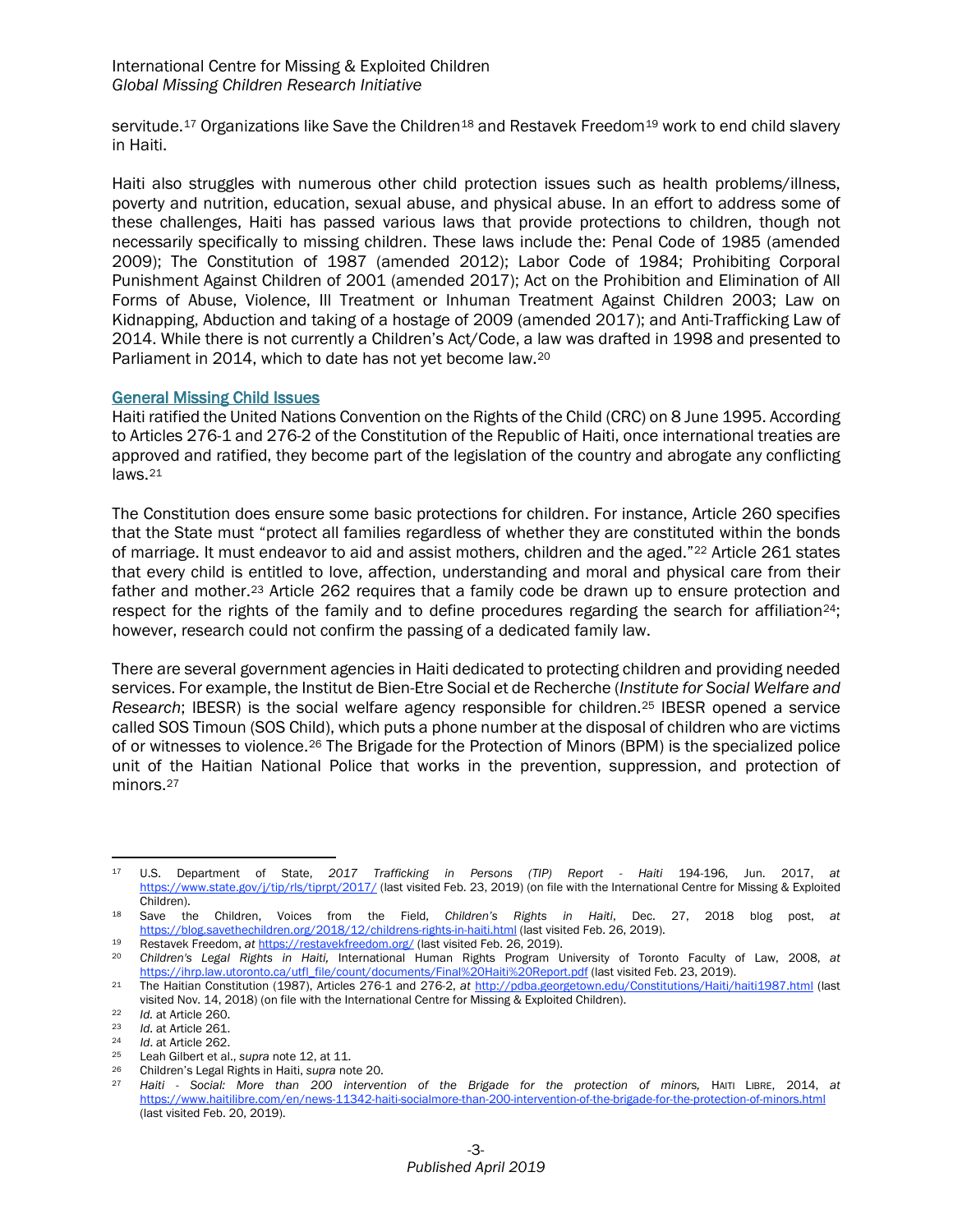International Centre for Missing & Exploited Children *Global Missing Children Research Initiative*

The Office of Citizen Protection (OPC), which was established under Article 207 of the Constitution, protects citizens against abuses by the government.[28](#page-3-0) While the OPC is an important institution for the defense of human rights in Haiti, many Haitians are still unaware of its existence.[29](#page-3-1) The OPC processes and follows up on individual and collective complaints; promotes human rights through awareness, information, and training; and monitors prisons and other places of detention.[30](#page-3-2)

International organizations also provide support and services in Haiti. Save the Children, for instance, has been working in Haiti since 1978 with the goal to save lives, feed families, and keep children safe.<sup>[31](#page-3-3)</sup> In response to Hurricane Matthew, Save the Children provided shelter, nutrition, and education services; supported health facilities and trained healthcare workers; ran child-friendly spaces; and provided school kits, sanitation kits, and shelter kits to those in need.[32](#page-3-4)

## Definition of "Missing Child"

Haiti does not define the term "missing child" in its national legislation.

Article 16-2 of the Constitution specifies that the age of majority is 18<sup>33</sup>; However, Article 329 of the Civil Code defines a minor as any person who has not yet reached 21 years of age.[34](#page-3-6)

## Abandonment

According to a 2010 CBS news article, after the magnitude-7 earthquake Haitian families abandoned their children with the hope that rescue organizations would provide the children with a better life.[35](#page-3-7) More recently, a 2018 CNN report stated that there were at least 30,000 children living in orphanages in Haiti<sup>[36](#page-3-8)</sup>; the government estimates 80% of the children living in orphanages have at least one living parent.[37](#page-3-9)

According to Article 297 of the Penal Code, those who have been entrusted to take care of a child under the age of five and then abandon the child in a home will receive a punishment of imprisonment from six weeks to six months.[38](#page-3-10) Article 298 states that those who abandon a child in a solitary place will be imprisoned from six months to two years<sup>[39](#page-3-11)</sup>; if the person accused under Article 298 is a guardian or teacher, they will receive a punishment of one to three years. Article 299 states that a person who abandons a child under the age of five in a non-solitary place will be imprisoned from three months to one year and if the person who commits the crime enumerated in Article 299 is a guardian or teacher, the penalty increases to imprisonment from six months to two years.[40](#page-3-12)

l

<span id="page-3-1"></span><span id="page-3-0"></span><sup>28</sup> *Id.* at 15.

<sup>29</sup> *Gonave Island: A Joint Mission for the United Nations and the Citizen Protection Office*, United Nations Mission for Justice Support in Haiti, Aug. 29 2018, *at* <https://minujusth.unmissions.org/en/gonave-island-joint-mission-united-nations-and-citizen-protection-office> (last visited Feb. 15, 2019).

<span id="page-3-2"></span><sup>30</sup> Office of the Protection of the Citizen (OPC), Historique, *at* <http://www.opchaiti.com/Historique.html> (last visited Feb. 20, 2019).

<span id="page-3-3"></span><sup>31</sup> *Help Children in Haiti*, Save the Children, *at* <https://www.savethechildren.org/us/what-we-do/where-we-work/latin-america/haiti> (last visited Feb. 15, 2019).

<span id="page-3-4"></span><sup>32</sup> *Haiti: Hurricane Matthew Dashboard,* Save the Children, Apr. 12, 2017, *at* [https://haiti.savethechildren.net/news/haiti-hurricane](https://haiti.savethechildren.net/news/haiti-hurricane-matthew-dashboard)[matthew-dashboard](https://haiti.savethechildren.net/news/haiti-hurricane-matthew-dashboard) (last visited Feb. 20, 2019).<br><sup>33</sup> Haitian Constitution, supra note 21, at Article 16-2.

<span id="page-3-6"></span><span id="page-3-5"></span><sup>&</sup>lt;sup>34</sup> Civil Code of Haiti, Article 329 - Minority, at [https://archive.org/stream/codecivildhati02hait/codecivildhati02hait\\_djvu.txt](https://archive.org/stream/codecivildhati02hait/codecivildhati02hait_djvu.txt) (last visited Feb. 26, 2019).

<span id="page-3-7"></span><sup>35</sup> *Number of Abandoned Children in Haiti Skyrockets*, CBS NEWS, May 9, 2010, *at* [https://www.cbsnews.com/news/number-of](https://www.cbsnews.com/news/number-of-abandoned-children-in-haiti-skyrockets/)[abandoned-children-in-haiti-skyrockets/](https://www.cbsnews.com/news/number-of-abandoned-children-in-haiti-skyrockets/) (last visited Mar. 6, 2019).<br>Lisa Cohen, How traffickers exploit children in

<span id="page-3-8"></span><sup>36</sup> Lisa Cohen, *How traffickers exploit children in Haiti's orphanages,* CNN, Mar. 2, 2018, *at* <https://www.cnn.com/2017/11/20/health/haiti-orphanages/index.html> (last visited Mar. 6, 2019).

<span id="page-3-10"></span><span id="page-3-9"></span> $\frac{37}{38}$  *Id.* 38 Penal Code of Haiti, Article 297, *at* http://haitijustice.com/crij/accesauxcodes/3 (last visited Feb. 27, 2019) (on file with the International Centre for Missing & Exploited Children).

<span id="page-3-11"></span><sup>39</sup> *Id.* at Article 298.

<span id="page-3-12"></span><sup>40</sup> *Id.* at Article 299.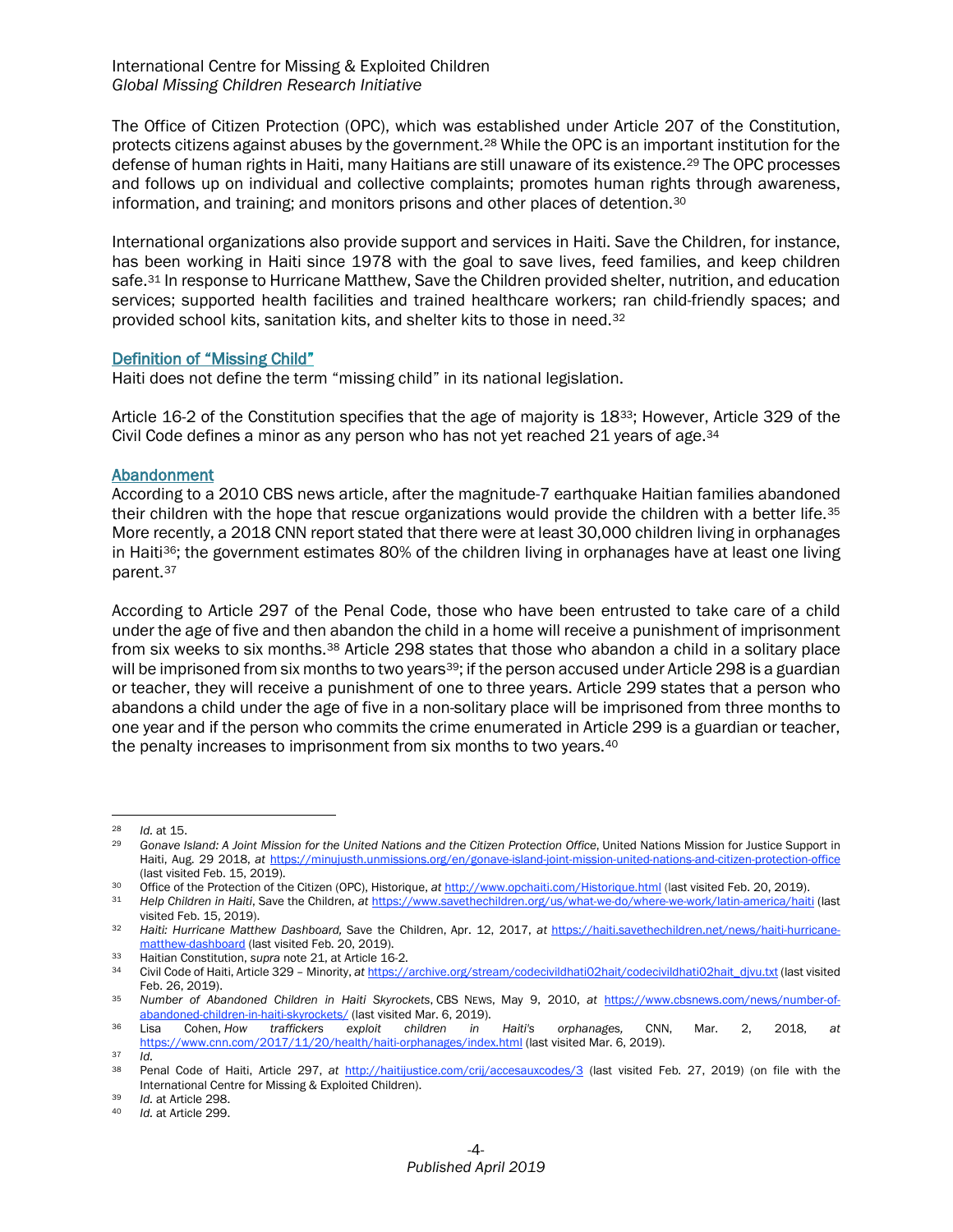# Kidnapping and Abduction

The Haitian National Police reported 63 kidnappings in 2017 and 36 kidnappings in 2016.[41](#page-4-0) Those with wealth or family with assets are the most vulnerable to kidnapping. Over the last few years there have been an equal number of men, women, and children reported kidnapped.<sup>[42](#page-4-1)</sup> Most cases were resolved through the payment of ransom; however, some kidnappings did include physical or sexual assault and a few involved murder.[43](#page-4-2)

Haiti has several laws in place regarding child kidnapping and abduction. For example, Article 294 of the Penal Code explains that a person who is guilty of kidnapping, concealment, or removal of a child, substituting one child for another, or attributing a child to a woman who did not give birth to the child, will be punished by imprisonment.<sup>[44](#page-4-3)</sup>

Under Article 300 of the Penal Code, whoever by fraud or violence, leads, diverts, or moves minors from places where they were placed by those in authority without legal permission shall suffer the penalty of imprisonment.[45](#page-4-4) Furthermore, if the person abducted or abused is a girl under 15 years of age, the penalty shall be hard labor.<sup>[46](#page-4-5)</sup> If a girl under 15 years of age consented to her abduction, or willfully followed the kidnapper, and if the kidnapper was over the age of 21 years, the kidnapper will be sentenced to forced labor.<sup>[47](#page-4-6)</sup> If the kidnapper was not yet 21 years of age, he will be punished by imprisonment from one year to three years.[48](#page-4-7) Lastly, Article 303 states that in the event that the abductor married the girl he has abducted, he can only be prosecuted on the complaint of persons who, according to the Civil Code, have the right to demand the nullity of marriage, or sentenced only after the nullity of the marriage has been pronounced.[49](#page-4-8)

Haiti's Law on Kidnapping, Abduction and Taking of a Hostage of 2009 (amended in 2017) provides that the penalty for kidnapping for ransom or an advantage by use of persuasion, trickery, or force is 30 to 50 years of forced labor.[50](#page-4-9) Furthermore, in cases of recidivism, the penalty will be forced labor in perpetuity.[51](#page-4-10) If the victim is a member of the kidnapper's family, and the kidnapper seeks a ransom for their release, the penalty will be forced labor for a minimum of 30 years to a maximum of 50 years, even if the kidnapping or abduction was simulated.[52](#page-4-11)

# Parental Abduction

Haiti is not a party to the Hague Convention on the Civil Aspects of International Child Abduction.[53](#page-4-12) Parental abduction is not a crime in Haiti and parental custody orders and judgments of foreign courts appear not to be enforced in Haiti.<sup>[54](#page-4-13)</sup>

<span id="page-4-0"></span> $41$ <sup>41</sup> U.S. Department of State, Office Bureau of Diplomatic Security, *Haiti 2018 Crime & Safety Report*, *at*  <https://www.osac.gov/Pages/ContentReportDetails.aspx?cid=23773> (last visited Mar. 6, 2019).

<span id="page-4-1"></span> $\frac{42}{43}$  *Id.* 

<span id="page-4-3"></span><span id="page-4-2"></span><sup>43</sup> *Id*. 44 Penal Code of Haiti, *supra* note 38, Article 294.

<span id="page-4-4"></span><sup>45</sup> *Id.* at Article 300. 46 *Id*.

<span id="page-4-5"></span>

<span id="page-4-6"></span><sup>47</sup> *Id.* at Article 302.

<sup>48</sup> *Id.*

<span id="page-4-8"></span><span id="page-4-7"></span><sup>49</sup> *Id.* at Article 303.

<span id="page-4-9"></span><sup>50</sup> Kidnapping, Abduction and Taking of a Hostage of 2009, Article 290, *at* <http://www.nossenateurs.ht/file/lois/17> (last visited Mar. 31, 2019) (on file with the International Centre for Missing & Exploited Children).

<span id="page-4-11"></span><span id="page-4-10"></span><sup>&</sup>lt;sup>51</sup> *Id.* at Article 290.1.<br><sup>52</sup> *Id.* at Article 292.

<span id="page-4-12"></span><sup>53</sup> International Parental Child Abduction, *at* <https://travel.state.gov/content/passports/en/country/haiti.html> (last visited Mar. 30, 2019) (on file with the International Centre for Missing & Exploited Children). 54 *International Parental Child Abduction – Haiti,* Passports USA, *at* 

<span id="page-4-13"></span>[http://www.passportsusa.com/family/abduction/country/country\\_494.html](http://www.passportsusa.com/family/abduction/country/country_494.html) (last visited Mar. 30, 2019).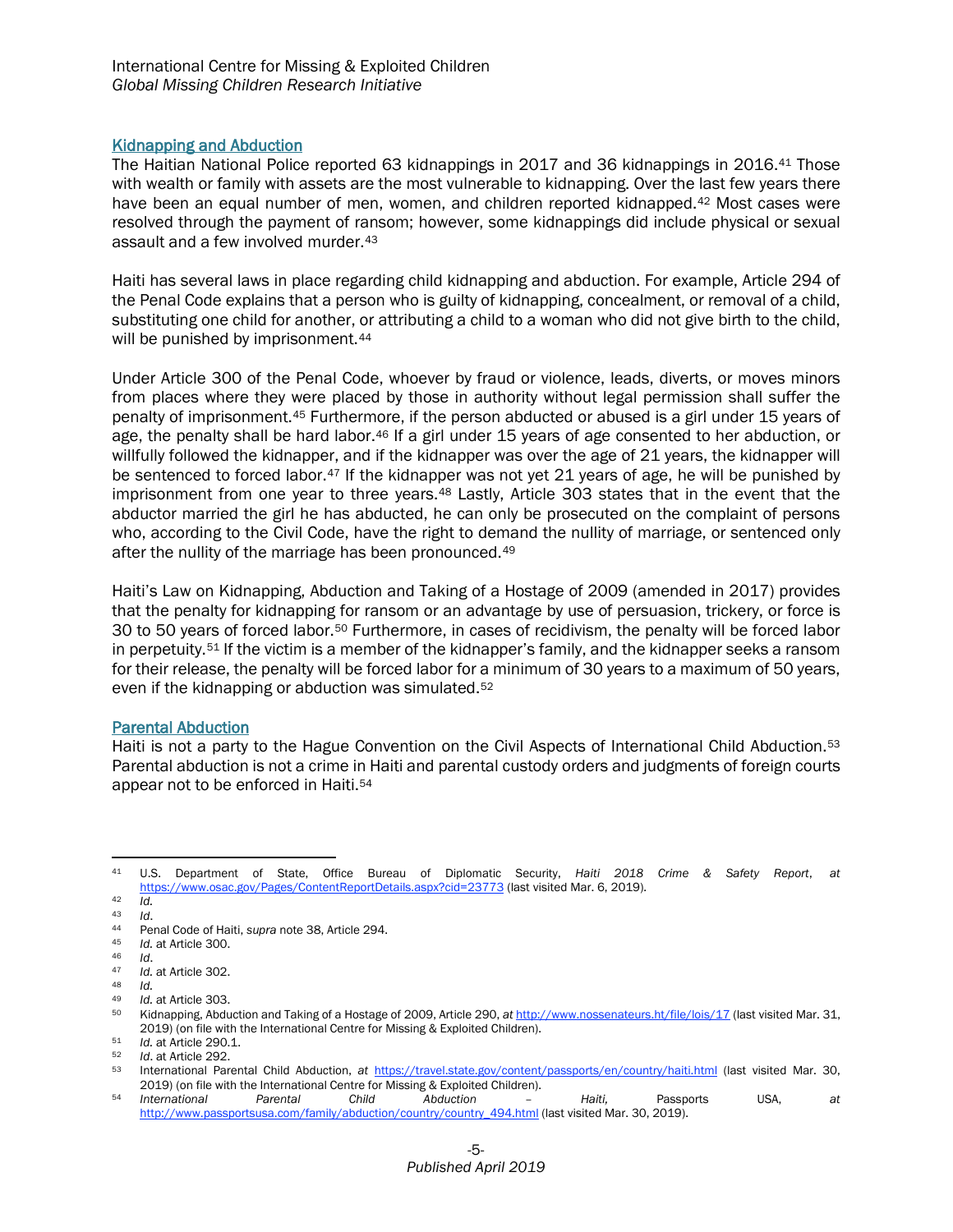The Ministry of Justice and Public Security can issue a passport for a minor, upon receipt of two copies of a notarized authorization and payment of a fee of 9.50 gourdes.<sup>[55](#page-5-0)</sup>

## Reporting Mechanism

Haiti does not have a specific hotline or mechanism for reporting missing children. The public is encouraged to report information on missing persons, both children and adults, to the police that have a specialized department to investigate kidnappings.[56](#page-5-1) The Haitian National Police also manage the emergency phone number 211 for the country.<sup>[57](#page-5-2)</sup> The website for the Haitian National Police [\(http://www.pnh.ht/\)](http://www.pnh.ht/) does not seem to contain information relating to reporting missing persons.

Due to lack of financial resources within the country, international humanitarian agencies such as the Red Cross become involved in missing children's cases when natural disasters strike, such as the 2010 earthquake and 2016 hurricane. The International Committee of the Red Cross (ICRC) and the Haitian Red Cross have a website dedicated to missing children within the country through which people can report missing children.[58](#page-5-3) The website also provides a telephone number (+509 34902221) for people to report cases of missing children.[59](#page-5-4)

In response to national crises, such as the 2010 earthquake, Haitian citizens have used social media to locate friends and relatives.<sup>[60](#page-5-5)</sup> Specifically, individuals have turned to Facebook and Twitter in order to share information about missing people. For example, the Facebook Group, "Earthquake Haiti," had more than 11,000 members who were using the social media app to post photos of missing loved ones.[61](#page-5-6)

According to the 2014 U.S. Department of State Trafficking in Persons (TIP) Report, as of 2012, the IBESR has managed a hotline for trafficking victims $62$ ; however, their website does not provide the phone number for this hotline but does include the emergency number (511/133). Additionally, the BPM manages the telephone hotline 188, which receives reports of situations that require intervention for the protection of children.[63](#page-5-8)

# Investigation of Missing Child Cases

The Haitian National Police, through the BPM – a dedicated child protection unit – investigates crimes against children. The BPM is a specialized unit of the Haitian National Police and is a part of the Criminal Affairs Bureau of the Central Directorate of Judicial Police.[64](#page-5-9) The BPM has jurisdiction over minor victims, minors in conflict with the law, domestic violence, and a section dealing with social surveys. In response to the 2010 earthquake, the BPM would often station themselves on the Haiti/

 $\overline{\phantom{a}}$ 

<span id="page-5-5"></span><span id="page-5-4"></span>

<span id="page-5-0"></span><sup>55</sup> Ministry of Justice and Public Security, *Authorisation for a child's passport*, *at* [http://servicespublics.gouv.ht/site/rsservice/autorisation\\_passeport\\_pour\\_mineur](http://servicespublics.gouv.ht/site/rsservice/autorisation_passeport_pour_mineur) (last visited Feb. 19, 2019). <sup>56</sup> Police Nationale d Haiti (PNH), *at* <http://www.pnh.ht/> (last visited Mar. 30, 2019).

<span id="page-5-3"></span><span id="page-5-2"></span><span id="page-5-1"></span><sup>57</sup> *Id.* <sup>58</sup> *Haiti: One Year After the Earthquake, These Children are Still Missing,* International Committee for the Red Cross, Jan. 12, 2011, *at*  <https://www.icrc.org/eng/resources/documents/feature/2011/haiti-missing-children-2011-01-12.htm>(last visited Feb. 23, 2019) (on file with the International Centre for Missing & Exploited Children).<br>
Id.<br>
Daniel Siegal Haiti: Search for missing Joyed ones Jeads friends

<sup>60</sup> Daniel Siegal, *Haiti: Search for missing loved ones leads friends and relatives online,* LOS ANGELES TIMES, Jan. 14, 2010, *at*  <https://latimesblogs.latimes.com/laplaza/2010/01/haiti-search-loved-ones-online.html> (last visited Feb. 13, 2019).

<span id="page-5-6"></span><sup>61</sup> *Id.*

<span id="page-5-7"></span><sup>62</sup> U.S. Department of State, *2014 Trafficking in Persons (TIP) Report – Haiti, at*  <https://www.state.gov/j/tip/rls/tiprpt/countries/2014/226735.htm> (last visited Feb. 23, 2019).

<span id="page-5-8"></span><sup>63</sup> U.S. Embassy in Haiti, U.S. Citizens Services, *Victims of Crime*, *at* <https://ht.usembassy.gov/u-s-citizen-services/victims-of-crime/> (last visited Feb. 27, 2019).

<span id="page-5-9"></span><sup>64</sup> *Haiti: For better protection of children*, Reliefweb, Feb. 28, 2011, *at* [https://reliefweb.int/report/haiti/ha%C3%AFti-pour-une-meilleure](https://reliefweb.int/report/haiti/ha%C3%AFti-pour-une-meilleure-protection-des-enfants-0)[protection-des-enfants-0](https://reliefweb.int/report/haiti/ha%C3%AFti-pour-une-meilleure-protection-des-enfants-0) (last visited Mar. 31, 2019).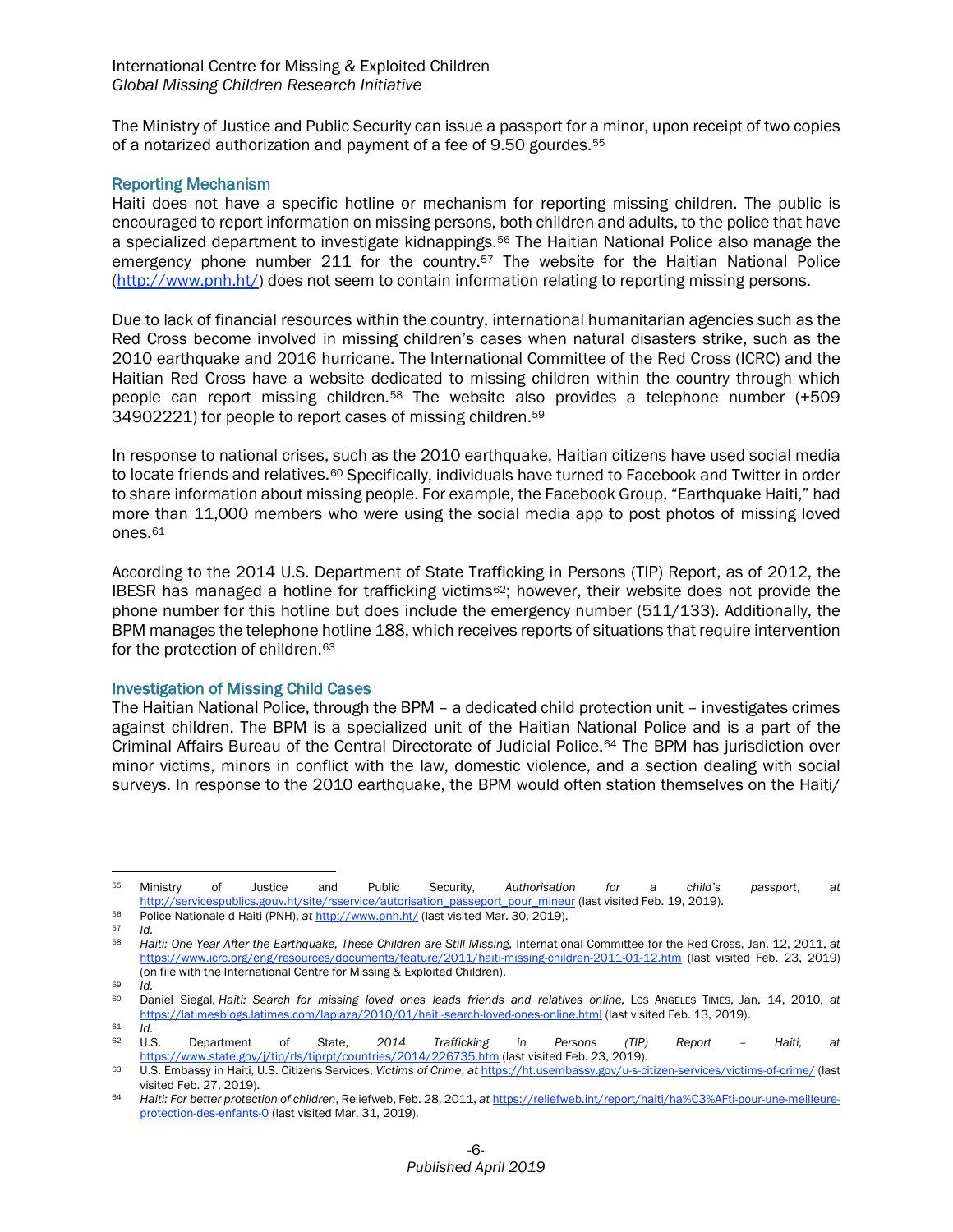Dominican Republic border and stop every car, truck, and van that approached in order to inspect if children were being trafficked.[65](#page-6-0)

#### National Database

Haiti does not appear to have a criminal database, and as a result, crime statistics are difficult to verify. Furthermore, the few criminal statistics that are reported by the government seem to be underreported.[66](#page-6-1) In 2016, BPM and Restavek Freedom worked together to build a child protection database.[67](#page-6-2) Restavek Freedom is continuing to aid BPM by providing support and training on how to utilize the database.[68](#page-6-3)

## Case Management System

Haiti does not have a comprehensive case management system for missing children. According to Article 55 in Haiti's Civil Code, following the birth of a child, a birth certificate will be drawn up immediately in the presence of witnesses.<sup>[69](#page-6-4)</sup> Despite this requirement, Haiti is one of the five countries in the region with the highest number of unregistered children.<sup>[70](#page-6-5)</sup> According to UNICEF, from 2010-2016, 20% of Haitian children under age 5 were not registered[.71](#page-6-6)

In response to Hurricane Matthew, the Displacement Tracking Matrix (DTM) was designed to collect, analyze, and disseminate information including the mapping of affected areas and population movement. The information gathered would be shared with relevant stakeholders through reports, factsheets, and tables[.72](#page-6-7) In comparison to the earthquake, Hurricane Matthew resulted in fewer missing persons cases, though it did create situations that put children at risk as they were displaced and/or separated from their families.<sup>73</sup> Due to the significantly smaller number of people missing, there were no campaigns or social media outreach efforts related to missing people.

## Alert Mechanism

Haiti does not have an alert mechanism or a rapid notification system for informing the public about missing children; however, news outlets in Haiti have been used to notify the public about missing children cases. Facebook and other forms of social media also have been used to alert loved ones about children who have been found.

#### Awareness-Raising Initiatives

IBESR and the Social Welfare Fund, both run by the Ministry of Social Affairs, are responsible for promoting the well-being of children in Haiti[74](#page-6-9); however, due to the lack of resources, no missing children awareness-raising initiatives have been undertaken.

l

<span id="page-6-0"></span><sup>65</sup> *Haiti protects its border against post-earthquake child trafficking,* UNICEF, Oct. 15, 2010, *at* https://www.unicef.org/infobycountry/haiti\_56554.html (last visited Mar. 8, 2019).

<span id="page-6-1"></span><sup>66</sup> U.S. Department of State, Bureau of Diplomatic Security, *supra* note 41.

<span id="page-6-2"></span><sup>67</sup> *Our Work - Restavek Freedom - Help End Child Slavery in Haiti,* Restavek Freedom, https://restavekfreedom.org/2017/04/14/database-can-save-children/ (last visited Mar. 8, 2019). 68 *Id.*

<span id="page-6-3"></span>

<span id="page-6-4"></span><sup>69</sup> Civil Code of Haiti, Article 55, at [https://archive.org/stream/codecivildhati02hait/codecivildhati02hait\\_djvu.txt](https://archive.org/stream/codecivildhati02hait/codecivildhati02hait_djvu.txt) (last visited Mar. 25, 2019).

<span id="page-6-5"></span><sup>70</sup> *Birth Registration in Latin America and the Caribbean: Closing the Gaps – 2016 Update*, UNICEF, *at* [https://data.unicef.org/wp](https://data.unicef.org/wp-content/uploads/2016/09/BR-in-LAC-brochure_English-9_21-LR.pdf)[content/uploads/2016/09/BR-in-LAC-brochure\\_English-9\\_21-LR.pdf](https://data.unicef.org/wp-content/uploads/2016/09/BR-in-LAC-brochure_English-9_21-LR.pdf) (last visited Mar. 31, 2019).

<span id="page-6-6"></span><sup>71</sup> UNICEF, *Global Databases – Birth Registration,* updated Nov. 2017, *at* [https://data.unicef.org/topic/child-protection/birth](https://data.unicef.org/topic/child-protection/birth-registration/)[registration/](https://data.unicef.org/topic/child-protection/birth-registration/) (last visited Mar. 31, 2019) (on file with the International Centre for Missing & Exploited Children).

<span id="page-6-7"></span><sup>72</sup> *Hurricane Matthew Response: Displacement Tracking Matrix (DTM) – Haiti Round 3 Report*, Dec. 15, 2016, *at*  [https://haiti.iom.int/sites/default/files/documents\\_files/DTM\\_HurricaneMatthew\\_Report\\_Rd3\\_ENGLISH.pdf](https://haiti.iom.int/sites/default/files/documents_files/DTM_HurricaneMatthew_Report_Rd3_ENGLISH.pdf) (last visited Feb. 23, 2019).

<span id="page-6-8"></span><sup>73</sup> *Death toll from Hurricane Matthew soars in Haiti,* CBS NEWS, Oct. 6, 2016, *at* [https://www.cbsnews.com/news/hurricane-matthew](https://www.cbsnews.com/news/hurricane-matthew-hard-hit-haiti-starts-to-measure-scale-of-disaster/)[hard-hit-haiti-starts-to-measure-scale-of-disaster/](https://www.cbsnews.com/news/hurricane-matthew-hard-hit-haiti-starts-to-measure-scale-of-disaster/) (last visited Feb. 20, 2019).<br>
Lumos, Funding Haitian Orphans at the

<span id="page-6-9"></span><sup>74</sup> Lumos, *Funding Haitian Orphans at the Cost of Children's Rights, at* [https://lumos.contentfiles.net/media/documents/document/2018/01/Funding\\_Haiti\\_Orphanages\\_Report.pdf](https://lumos.contentfiles.net/media/documents/document/2018/01/Funding_Haiti_Orphanages_Report.pdf) (last visited Feb. 23, 2019).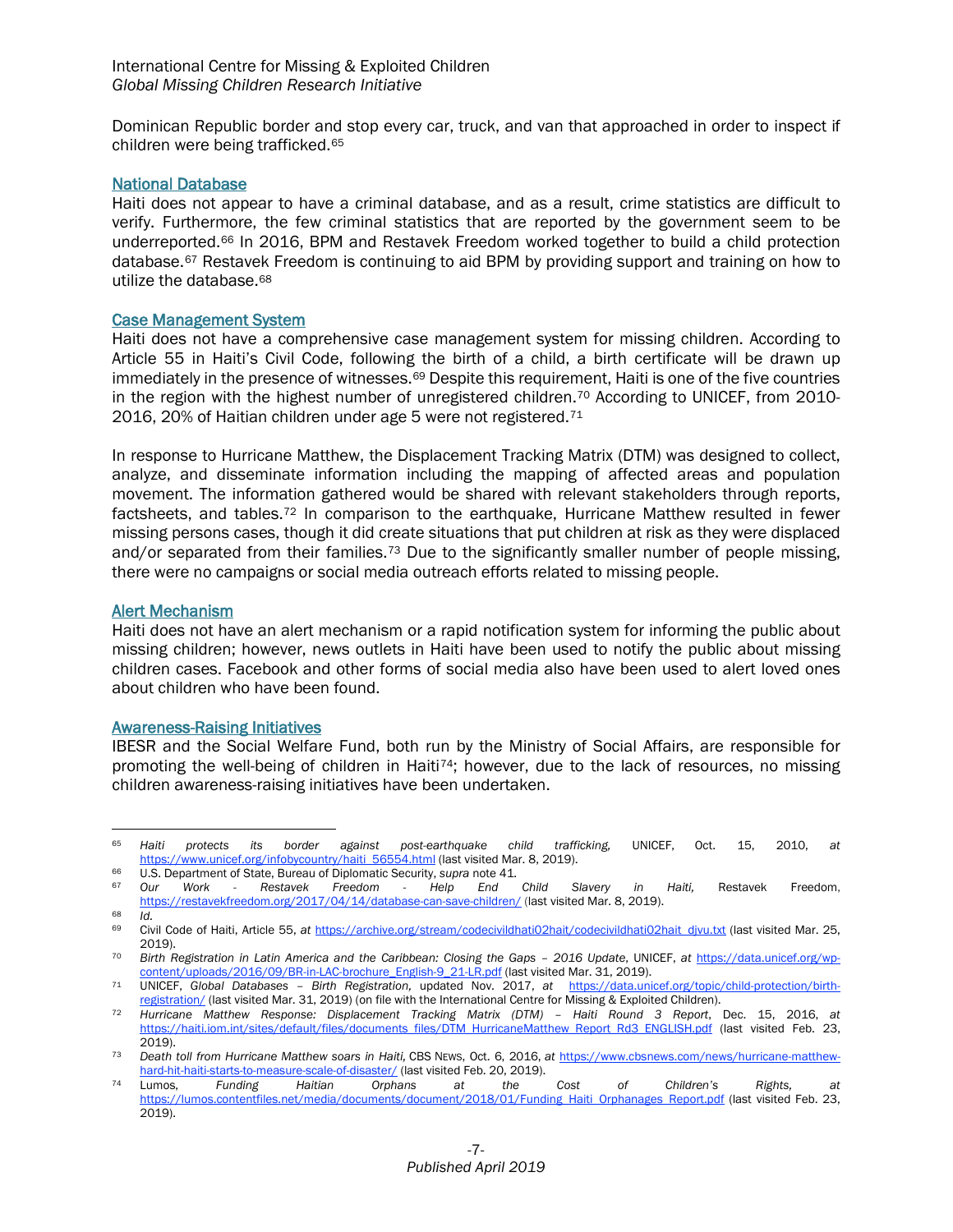# International Centre for Missing & Exploited Children *Global Missing Children Research Initiative*

In 2013, IBESR launched an awareness campaign to emphasize Haiti's efforts to eliminate child labor and to raise public knowledge of child labor and child trafficking concerns.<sup>75</sup> According to the U.S. Department of State's 2018 TIP Report, the government of Haiti has not taken steps to educate the public about child slavery or children's right to education in order to counteract the large amount of restaveks in the country.[76](#page-7-1) Educational posters and brochures about trafficking were posted/distributed at key border points; however, these posters and brochures were not particularly useful since the police have limited control over Haiti's borders.<sup>[77](#page-7-2)</sup>

An example of an independent and non-partisan organization dedicated to promoting human rights in Haiti is Jurimedia. Since 2001, Jurimedia has set up a network of well-trained volunteers meant to educate organizations about democratic values, civic responsibility in protecting the rights of the child, and the promotion of children's rights.<sup>[78](#page-7-3)</sup> In 2012, Jurimedia created a network of 13 municipal protection committees in the Northeast, which have active volunteers dedicated to the prevention of child abuse.[79](#page-7-4) There are a variety of other organizations dedicated to raising awareness for child protection. For instance, Children's Truth Foundation brings awareness about child abuse and trauma by presenting information to schools, church organizations, corporations, and first responders.<sup>[80](#page-7-5)</sup>

# **Trafficking**

According to the 2018 U.S. Department of State's TIP Report, Haiti is considered a Tier 2 Watch List country as it does not fully meet the minimum standards for the elimination of trafficking, though it has taken significant steps to combat trafficking.<sup>[81](#page-7-6)</sup> Haiti is a source, transit, and destination country for men, women, and children subjected to sex trafficking and forced labor.<sup>[82](#page-7-7)</sup> The report further notes that a majority of trafficking cases in Haiti are related to children in domestic servitude.<sup>[83](#page-7-8)</sup> In addition, it was reported that a "significant number of children flee employers' homes or abusive families and become street children."[84](#page-7-9)

There are high numbers of children deemed to be victims of labor and sex trafficking. Approximately 173,000 to 225,000 children have been forced into domestic servitude.[85](#page-7-10) In addition to involuntary servitude, these child servants are frequently subjected to beatings, sexual assaults, and other abuses by the family members in the homes in which they are forced to reside.<sup>[86](#page-7-11)</sup>

The Haitian government criminalized trafficking in the 2014 Anti-Trafficking Law, which criminalizes sex and labor trafficking and prescribes penalties of seven to 15 years imprisonment as well as fines.<sup>[87](#page-7-12)</sup> The penalty can be as severe as life imprisonment when the victim is a child<sup>88</sup>; the law defines a "child" as a person under the age of 18 years.<sup>[89](#page-7-14)</sup>

<span id="page-7-0"></span>l <sup>75</sup> U.S. Department of Labor, Bureau of International Labor Affairs, *2013 Findings on the Worst Forms of Child Labor – Haiti* 357, 2013, *at* <https://www.dol.gov/ilab/reports/child-labor/findings/2013TDA/2013TDA.pdf> (last visited Mar. 31, 2019).

<span id="page-7-1"></span><sup>76</sup> U.S. Department of State, *2018 Trafficking in Persons (TIP) Report – Haiti*, *at*  <https://www.state.gov/j/tip/rls/tiprpt/countries/2018/282667.htm> (last visited Feb. 13, 2019).

<span id="page-7-3"></span><span id="page-7-2"></span> $\frac{77}{78}$  *Id.* 

<sup>78</sup> Jurimedia, *at* <http://www.jurimedia.org/apropos.html> (last visited Feb. 22, 2019).

<span id="page-7-4"></span><sup>79</sup> *Id.*

<span id="page-7-5"></span><sup>80</sup> What We Do, Children's Truth Foundation, at https://childrenstruthfoundation.org/what-we-do/#awareness (last visited Mar. 8, 2019).<br>81 U.S. Department of State, 2018 Trafficking in Persons (TIP) Report, supra note 76.

<span id="page-7-6"></span>

<span id="page-7-7"></span><sup>82</sup> *Id.*

<span id="page-7-8"></span><sup>83</sup> *Id.*

<span id="page-7-10"></span><span id="page-7-9"></span> $\frac{84}{85}$  *Id.* 85 *Child Domestic Workers in Haiti*, 2014, *at* [https://www.haiti-now.org/wp-content/uploads/2017/07/Report-Haiti-Child-Domestic-](https://www.haiti-now.org/wp-content/uploads/2017/07/Report-Haiti-Child-Domestic-Workers-31072015.pdf)[Workers-31072015.pdf](https://www.haiti-now.org/wp-content/uploads/2017/07/Report-Haiti-Child-Domestic-Workers-31072015.pdf) (last visited Feb. 13, 2019) (on file with the International Centre for Missing & Exploited Children).<br>Lisa Cohen, How traffickers exploit children in Haiti's orphanages, CNN, Nov. 20, 2017,

<span id="page-7-11"></span><sup>86</sup> Lisa Cohen, *How traffickers exploit children in Haiti's orphanages*, CNN, Nov. 20, 2017, *at*  <https://www.cnn.com/2017/11/20/health/haiti-orphanages/index.html>(last visited Feb. 13, 2019).<br>Antitrafficking Law of the Republic of Haiti, May 28, 2014,

<span id="page-7-12"></span><sup>87</sup> Antitrafficking Law of the Republic of Haiti, May 28, 2014, Article 11, *at* [https://www.healthpolicyproject.com/pubs/787\\_HaitiAntiTraffickingLawFINALEnglishFECLAF.pdf](https://www.healthpolicyproject.com/pubs/787_HaitiAntiTraffickingLawFINALEnglishFECLAF.pdf) (last visited Feb. 26, 2019). <sup>88</sup> *Id.* at Article 71.

<span id="page-7-14"></span><span id="page-7-13"></span>*Id.* at Article 1.1.8.